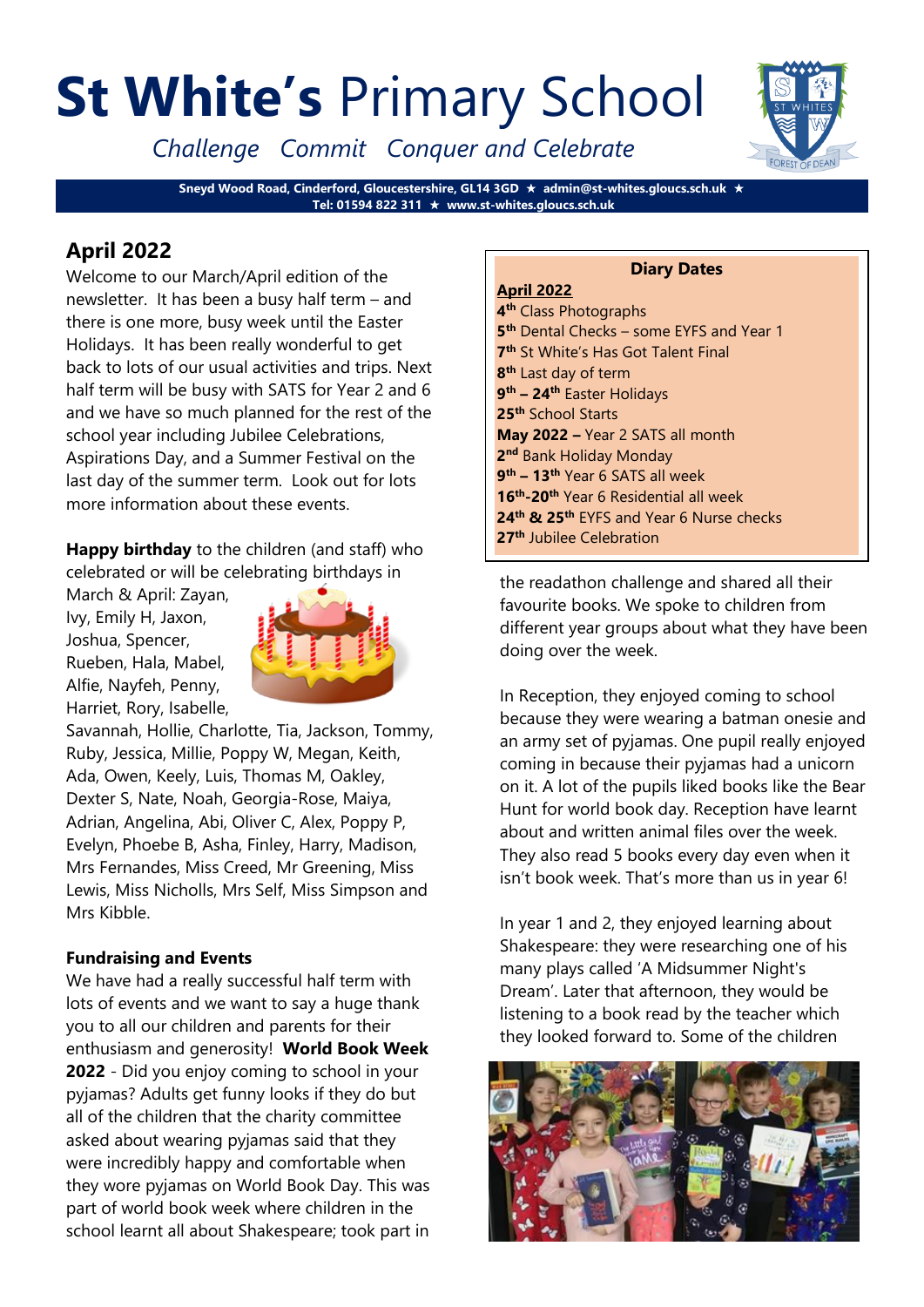even told us their favourite books: A Treasure's Trove; There's a snake in my school; Rabbit Island and one little girl said she enjoyed



reading a book named Charlotte's Web. They even mentioned about how excited they were about the Book Fair, which was happening after school. Generously, they brought in money to buy brand new books for children in hospitals so they don't have germs on at all. They seemed quite overjoyed about the readathon class challenge too!

Year 3 and 4 accepted the challenge to do the readathon and they were bringing in money to buy brand new books for lonely children in hospitals so they don't have germs on and that they don't get even more ill.

They are learning about one of Shakespeare's many plays called Macbeth. They are reading Planet Omar in class. Some of the pupils say they really like the book but their favourites are Tom Gates; Fantastic Mr Fox; Planes, Cars, Ships and Trains and Timmy in trouble.



In year 5 and 6, the children have had a busy week learning about Macbeth and in particular the witches' poem. They have used rhyming couplets to create their own versions and performed these to the



class. As we have been learning about how we can improve our oracy skills, this was a great opportunity to try them out.

On Wednesday, the children were able to watch a webinar by Emma Carroll. Year 6 read her book, Secrets of a Sun King last year and Letters from the Lighthouse is a favourite for some in Peregrine class.

On Thursday, pupils were comfy in their pyjamas and brought in their favourite books to share with the class. Some favourites included Crater Lake Evolution (after we read Crater Lake in school last term); Wizards of Once (after we saw Cressida Crowell at the Literature Festival) and various books from the Harry Potter series!

In class, they will be reading 'Holes' by Louis Sachar this term. This is a favourite for some of the teachers and disliked by others. Who will they agree with in the end?

**Book Fair** Thank you to everyone who visited the Book Fair. We hope you are enjoying your books. Thank you to Miss Dromgoole, Miss Sykes, Miss Rawson, Mr Jones, Mr Hayward, Mrs Saddington, Miss Blake, Tom, Lucas, Honey, Poppy, Sammi, Max, Charlie and Soraia for helping to run it.

Thank you to everyone who has supported the reading activities by joining in with the Readathon which raised an amazing £819.50 for Read for Good charity, and in the same week our



collection for the Red Cross Ukraine appeal raised £87.00. The Bake Sale raised a further £329.66 and for Red Nose day we raised £272.97. **Thank you for** 

**all your kindness! You are amazing!**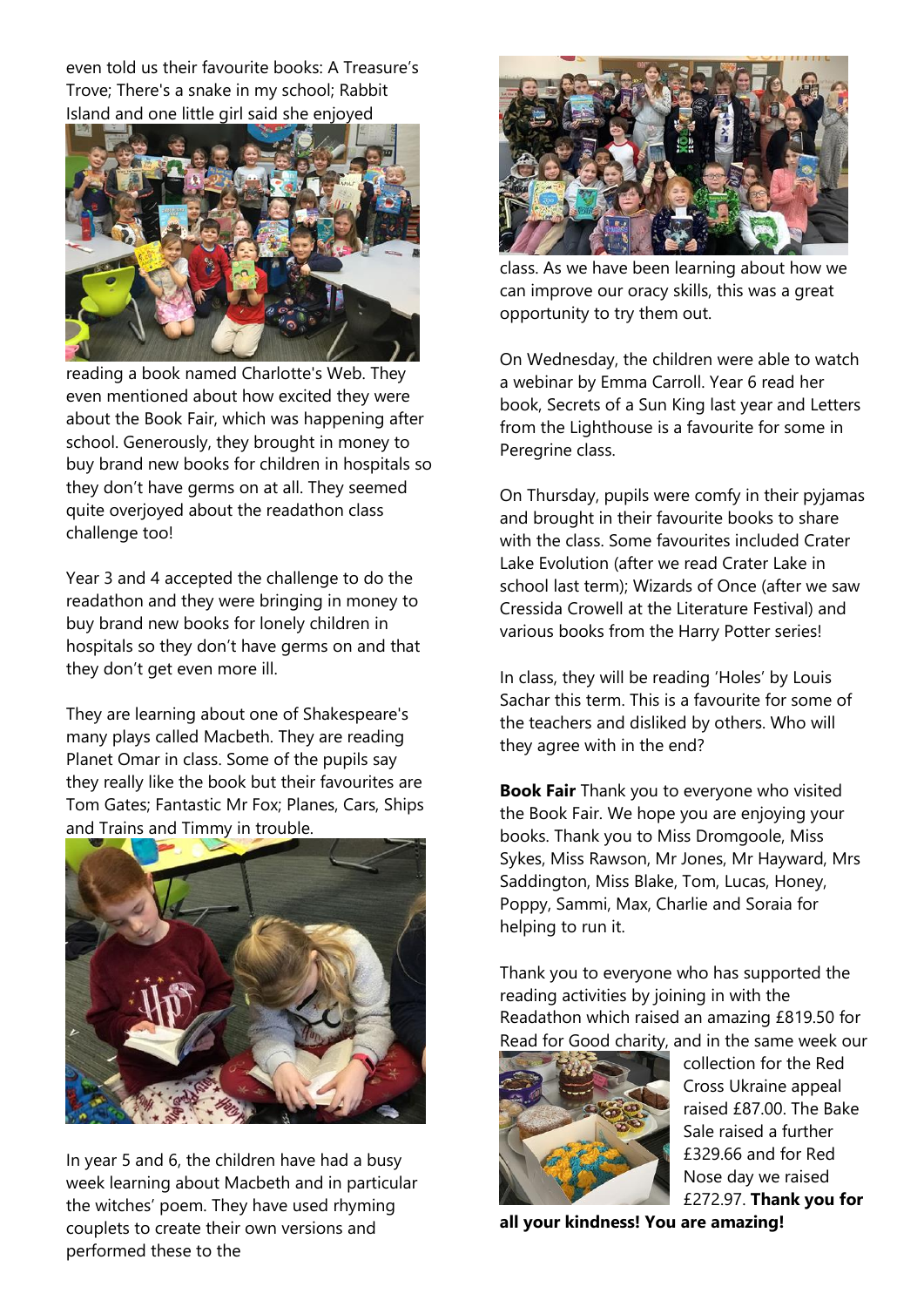**Dance Festival** – Well done to our Year 5 and 6 pupils who went to perform at the Cheltenham Dance Festival on 2<sup>nd</sup> March and a huge thank you to the staff who gave up their time to work with them on their routine – it was really difficult with so much disruption to rehearsals due to covid – they were very courageous to dance in front of such a big audience.



## **Sports Competitions**

Well done to our team of Year 5 and 6 pupils who participated in the Panathlon Challenge at Hartpury College – they came third and showed



excellent teamwork and sportsmanship. The sports included boccia, new age kurling and table cricket!

We will report on more recent sports competitions next time!

#### **Poetry Competition**

Way back in early 2021 we were asked to participate in the Mitcheldean Young Poets competition and after a long time they have announced that we have two winners!



Congratulations to Adrian and Skye for winning 2nd and 3rd places. Their poems about looking after our planet really impressed the judges! They each were given a certificate and a book of poems from the competition in previous years – hopefully their poems will be published too!

#### **Houses of Parliament Trip Year 5**

Last Friday our Year 5 children had a fabulous



trip to London to visit the Houses of Parliament where they had a tour and workshop. They also had a chance to walk down to Downing Street but unfortunately the Prime Minister was not there!



#### **Cattle Country Trip – EYFS**

Last Thursday Robin and Wren classes went to Cattle Country and had a wonderful time! They met lots of farm animals and had a tractor ride and time to play on the slides and trampolines.



Yesterday Years 3 & 4 went to the Roman museum in Cirencester – report & photos in the next newsletter!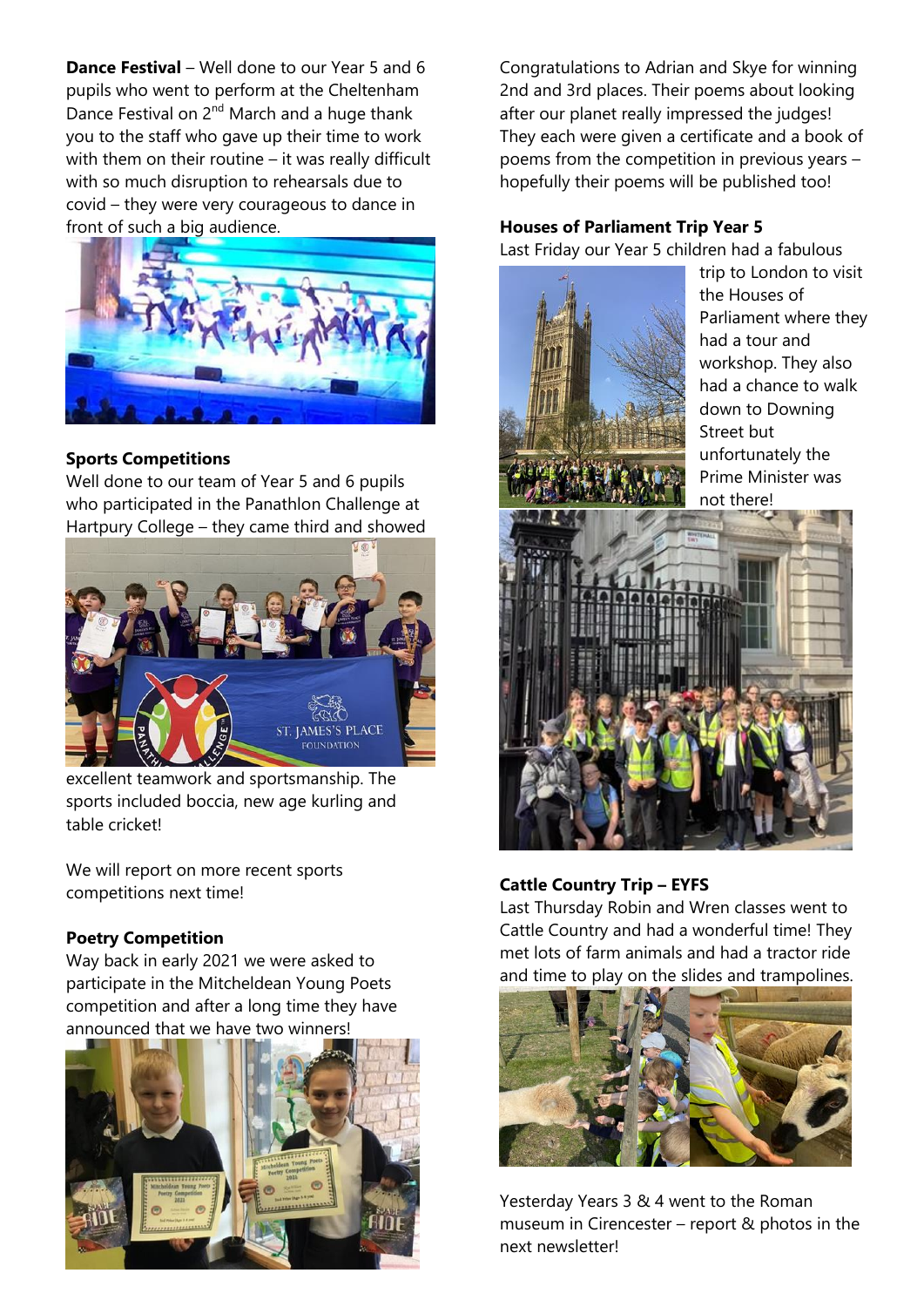## **Aspirations Morning Thursday 16th June** 2022....save the date!

We are very excited to be able to plan for an inperson Aspirations Morning this year as part of our annual Science Week. The plan is for our children to spend the morning meeting different adults who will talk to them about their job/ profession in order to inspire the children and raise their own future career aspirations. In order to make the event a success, we need your help! If you, or someone you know, would be willing to come into school for the morning of  $16<sup>th</sup>$  June to talk to groups of children about a job or profession, I would love to hear from you. For more information, please email skylark@stwhites.gloucs.sch.uk

#### **Heron Project Group News**

| TA. | <b>Forest Police</b><br>3,942 Tweets | . Q |  |
|-----|--------------------------------------|-----|--|
|     | Ups, Glos Police, and 1 other        |     |  |

**Tweets** Tweets & replies Me

![](_page_3_Picture_5.jpeg)

Forest Police @For... . 1d PCSO Janine Diamond was out with the Heron Project group from St. White's School. Cinderford yesterday doing a speed survey along St. White's Road. This will be an ongoing project and one of many speed surveys to come.

![](_page_3_Picture_7.jpeg)

#### **Cinderford Brass Band**

Cinderford Brass Band have asked us to let you know about their Academy Band which was set

up for beginners to give anyone of any age or ability a chance to learn a new brass instrument. They also offer free instrument hire. They rehearse at Foxes Bridge Centre on Wednesdays from 6.45 to 7.45. If anyone is interested in joining you can contact their musical director Mr Clive Lewis through their twitter, facebook or Instagram accounts

[www.cinderfordbrassband.co.uk](http://www.cinderfordbrassband.co.uk/)

**Forestry England** are currently consulting on their Forest Plan for the local area. They have produced three short videos to explain what a Forest Plan is and how it is used, these can be viewed on their You Tube channel.

[www.youtube.com/c/ForestryEnglandForestofD](http://www.youtube.com/c/ForestryEnglandForestofDean) [ean](http://www.youtube.com/c/ForestryEnglandForestofDean)

They are asking people to take some time to read the plan and make comments. Please visit [www.forestryengland.uk/oursharedforest](http://www.forestryengland.uk/oursharedforest) wh ere a link will take you to a platform called citizen space, which we use to collate and record comments.

# **School Uniform**

From time to time we notice standards slip a bit with school uniform, so this is a gentle reminder. There is information about uniform on the school website including the school uniform policy. Here are some examples of children wearing perfect uniform! Remember that leggings are not part of our uniform and skirts should reach the knee.

![](_page_3_Picture_17.jpeg)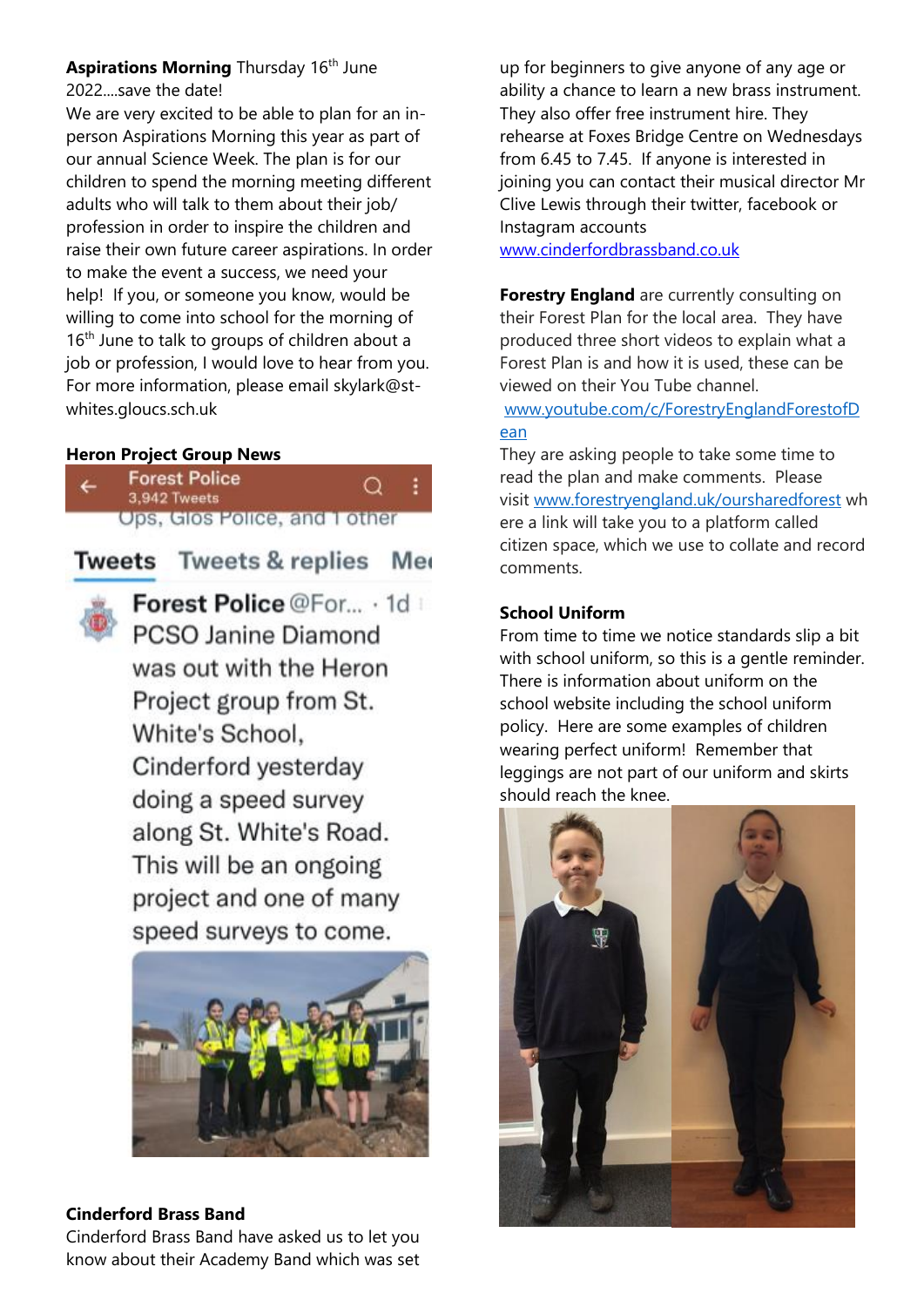#### **St White's Photo Competition**

Don't forget we need entries for our photograph

![](_page_4_Picture_2.jpeg)

competition to create a calendar with local scenes – take the opportunity to get out with your camera

over the Easter Holidays & send us your best pictures. Here is another fabulous one from Mrs McDermott.

#### **Things to do in the Easter Holidays!**

Tuesday 19<sup>th</sup> April – Gloucestershire Play

![](_page_4_Picture_7.jpeg)

Rangers **Free** Activity Day at Ruspidge Recreation Ground 10am-4pm. (Under 7's must be accompanied) No need to pre-book or register – you can just turn up!

Progressive Sports Active Camp here at St White's School – flyer attached with the newsletter

Prostars Easter Holiday activities – craft and/or sports at Dean Academy in Lydney or Dene Magna Schools – flyer attached with the newsletter

**Woodland Trust Award** A huge thank you to Miss Underwood who has been working really hard to gather evidence which means we have

![](_page_4_Picture_12.jpeg)

qualified for the SILVER award of the Woodland Trust's School Award. The Eco Committee had a meeting earlier this week with an ecologist and will be

working with him again – look out for more updates!

**Assessments in the Summer Term –** For the first time since Covid all the statutory assessments and tests will be running as usual after Easter – The teachers are working hard getting the children ready and we thought it would be helpful to let you know all about what happens.

#### **Year 1 Phonics Screening Check**

Children in Year 1 throughout the country will all be taking part in a phonics screening check during the week of 6th June. Children in Year 2 will also take the check if they did not achieve the required result when they took it before. This year, the phonics screening check will take place during the first week back after half term (**week beginning 6th June**). We would really appreciate it if you make every effort to ensure that your children are in school that week because this is a really important assessment and we use it to direct support where it is needed in the following terms of learning.

The Phonic Screening contains 40 words. Each child will sit with an adult and read each word aloud to them. Don't worry, they have been doing this for a long time in school and are well practised. They probably won't even know it is different from what happens normally in class. It will take approximately 10 minutes per child, although all children are different and will complete the check at their own pace. Results of the phonic screening check will be included in end of term reports. Children who do not achieve the expected level will retake the test when they are in Year 2.

#### How Can I Help My Child at Home?

- Resources to help your child with the phonics screening check will be sent home very soon. If you would like some extra resources for your child, please ask your child's class teacher.
- Read as much as possible to and with your child, using both the books sent home from school and books at home.
- Encourage and praise your child when they are reading – get them to have a 'good guess' by using their knowledge of sounds.
- If your child is struggling to decode a word, help them by encouraging them to say each sound in the word from left to right.
- Blend the sounds by pointing to each one, e.g. /c/ in cat, /p/ in pat, /ng/ in sing, /ee/ in been.
- Here is a website link [https://www.youtube.com/watch?v=UCI2mu](https://www.youtube.com/watch?v=UCI2mu7URBc) [7URBc](https://www.youtube.com/watch?v=UCI2mu7URBc) which might help you.